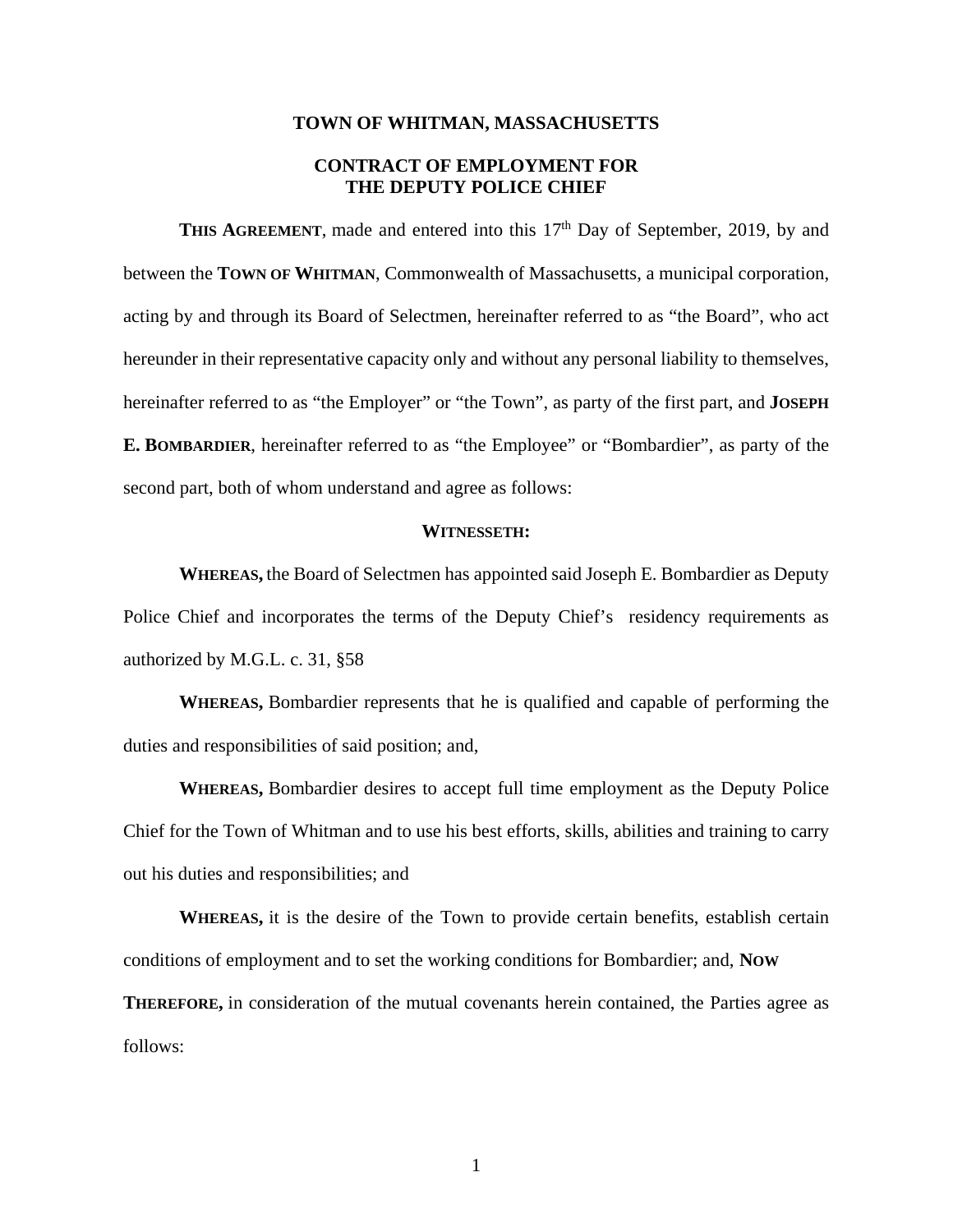## *Section 1: Term*

*A.* This Agreement shall become effective as of September 17, 2019, and shall remain in full force and effect through June 30, 2022, at which time this Agreement shall terminate. During the term of this Agreement, Bombardier agrees to remain in the exclusive employ of the Town and neither to accept other regular employment nor to become regularly employed by any other employer or be involved in any other employment activity that is demonstrated to have prevented him from performing his duties as stated herein, unless he has received the prior written approval of the Board of Selectmen for said activities, until said termination date, unless said termination date is affected as hereinafter provided.

*B.* The Parties agree to endeavor to meet and confer approximately seven (7) months prior to the expiration date of this Agreement for the purpose of discussing the continuation of the employment relationship and, if agreeable to continuing the employment relationship hereunder, to endeavor to negotiate the terms of a successor agreement. It is understood by the Parties that the objective of this clause is to enable the Parties to know by at least approximately six (6) months prior to the expiration of this Agreement as to whether the Parties are to continue in an employment relationship, so that each may, if necessary, have the maximum amount of advance notice if the relationship is not to continue. To that end, each Party agrees to act in good faith in meeting the time periods in this clause; however, the Parties may agree to another time period(s). A failure to so meet or reach agreement whether or not to continue the employment relationship or as to the terms of any successor agreement shall not be construed as a breach of this Agreement or give any rights or benefits to Bombardier by reason thereof or otherwise extend the terms of this Agreement.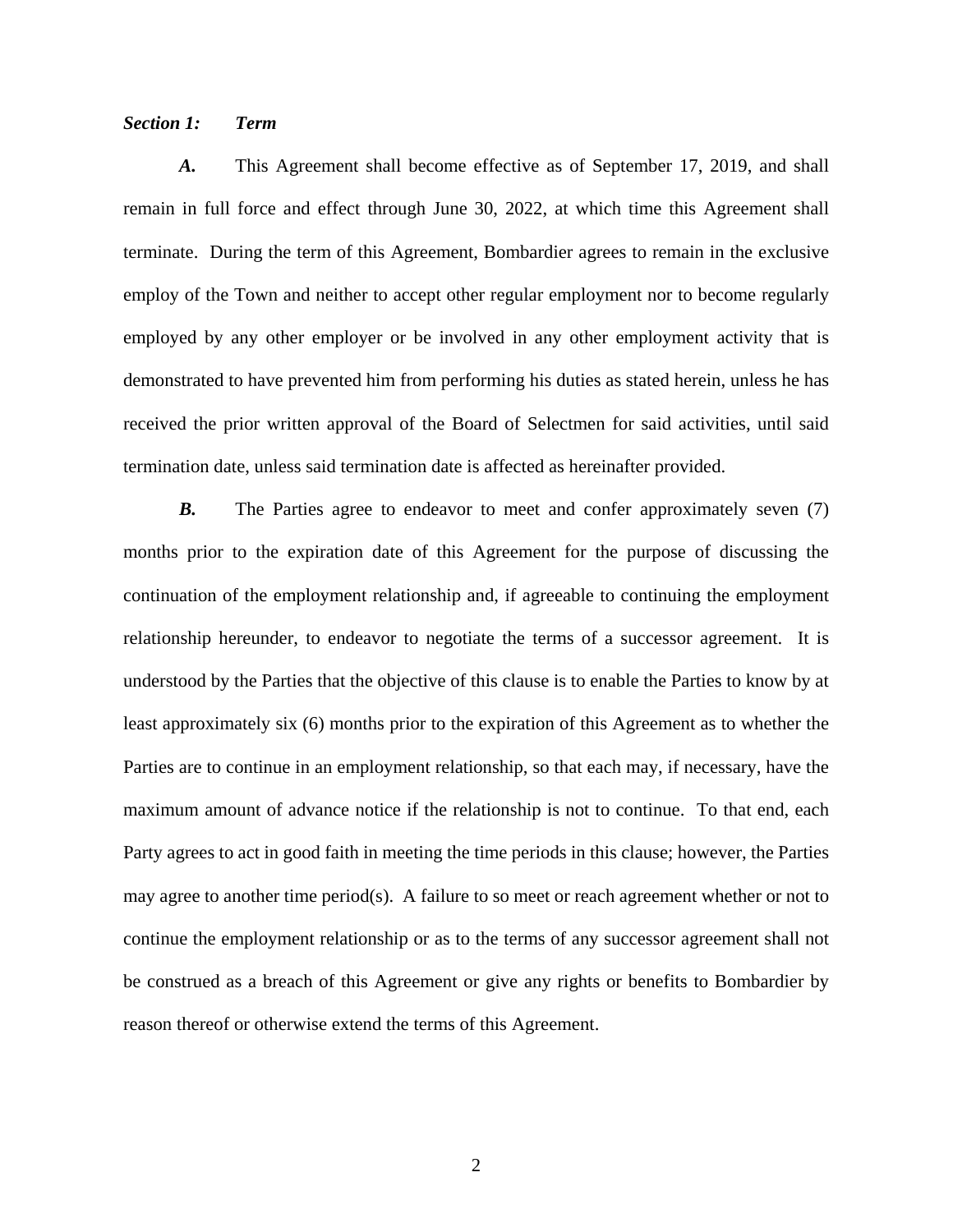*C.* Nothing in this Agreement shall prevent, limit or otherwise interfere with the right of the Board to suspend and/or terminate the services of Bombardier for just cause and in accordance with and not in violation of any and all state and federal laws at any time, subject only to the provisions of this Agreement, M.G.L. c. 31, and the provisions of any other applicable laws as noted herein..

*D.* Nothing in this Agreement shall prevent or otherwise interfere with Bombardier's right to resign or retire at any time from his position with the Town, subject only to the provisions set forth in this Agreement and the provisions of any applicable law. *Section 2: Duties* 

 The Town hereby agrees to employ the said Joseph E. Bombardier as Deputy Police Chief for the Town of Whitman to perform the functions and related duties of said position as specified in Massachusetts General Laws, as amended from time to time, applicable by-laws, rules and regulations of the Town, votes of the Town Meeting, general or special laws, all of which as may be amended, rescinded and supplemented from time to time and to perform such other legally permissible and job related proper duties and functions as the Board of Selectmen or Town Meeting shall from time to time assign and/or are normally within the range of duties and responsibilities performed by a person holding the position of Deputy Police Chief, including but not limited to those set forth in the job description attached hereto and incorporated herein by reference as Addendum A. Bombardier agrees to perform such duties in a timely and efficient manner consistent with applicable professional standards.

#### *Section 3: Hours of Work*

The work week is anticipated to be 40 hours. Bombardier shall devote as a minimum,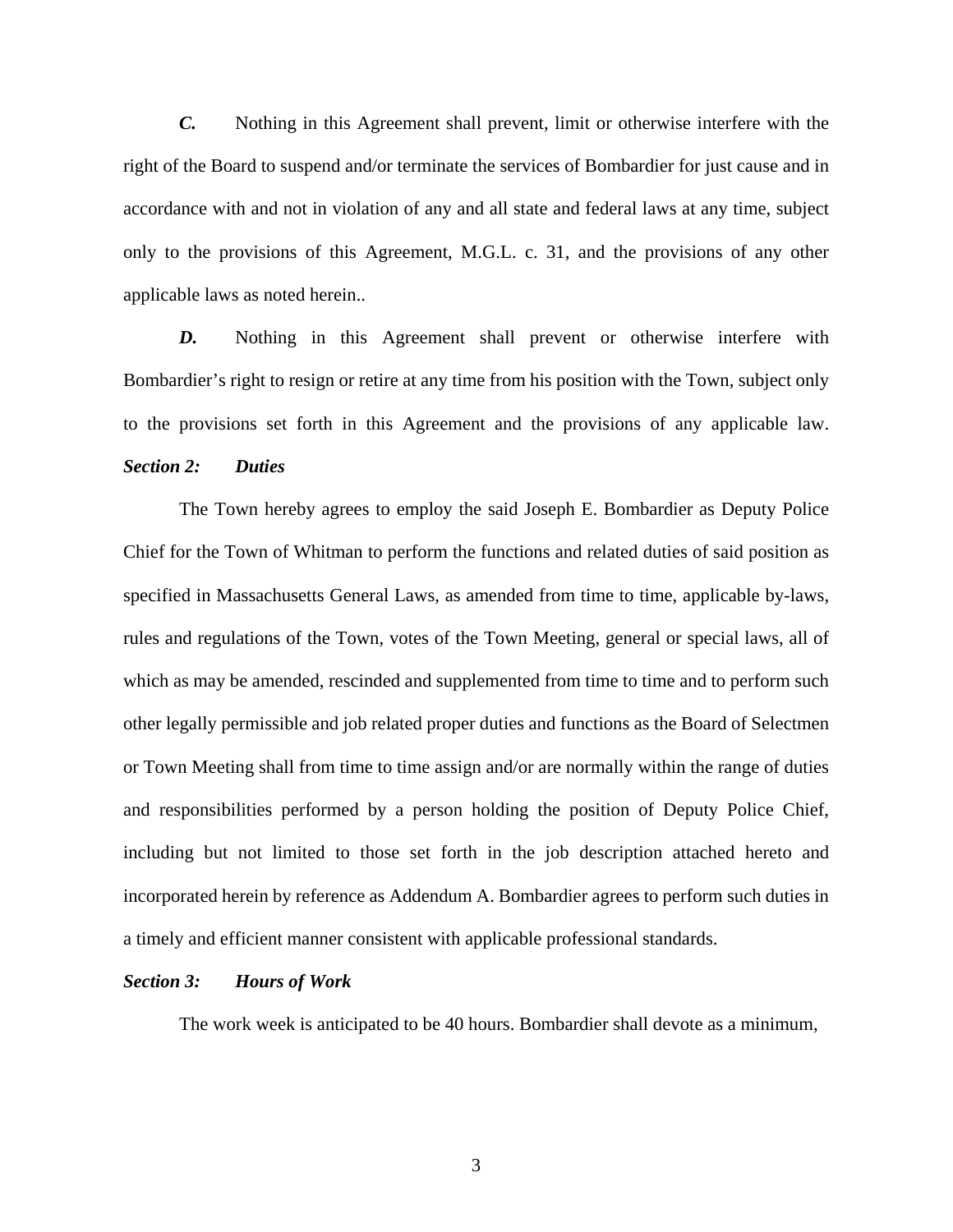such time and effort as is necessary to properly perform the duties and responsibilities of his position.

 Due to the unique nature of this employment, it is understood and agreed that in order to properly perform the job required, Bombardier may have to expend additional time beyond the normal work day and he agrees to do same as is required and necessary. Such additional time includes but is not limited to time required to represent the Town and/or the Police Department at various meetings and events, meetings with the Board and other Town boards, commissions, departments and Town Meetings, and time necessitated by emergency situations. It is acknowledged that the position of Police Department Deputy Chief is that of an Executive/Administrative nature as that term is used in the Fair Labor Standards Act, its rules and regulations. There shall be no paid overtime or additional compensation for said additional time so long as the position and its duties remains an Executive/Administrative position. However, since Bombardier's workday frequently extends beyond normal work hours, reasonable time off during the workday for personal reasons or emergencies will be allowed without loss of pay or deduction from personal, sick or vacation leave.

#### *Section 4: Salary*

*A.* All salary and fringe benefits provided in this Agreement and obligations of the Parties are subject to annual appropriation by Town Meeting. The Board of Selectmen agrees to request as part of the annual budget process funds sufficient to meet the obligations under this Agreement.

**B.** Subject to the terms and conditions of this Agreement, and while engaged in and performing the duties of Deputy Police Chief, the Town agrees to pay Bombardier for his services rendered as set forth below. As used in this provision and elsewhere in this Agreement,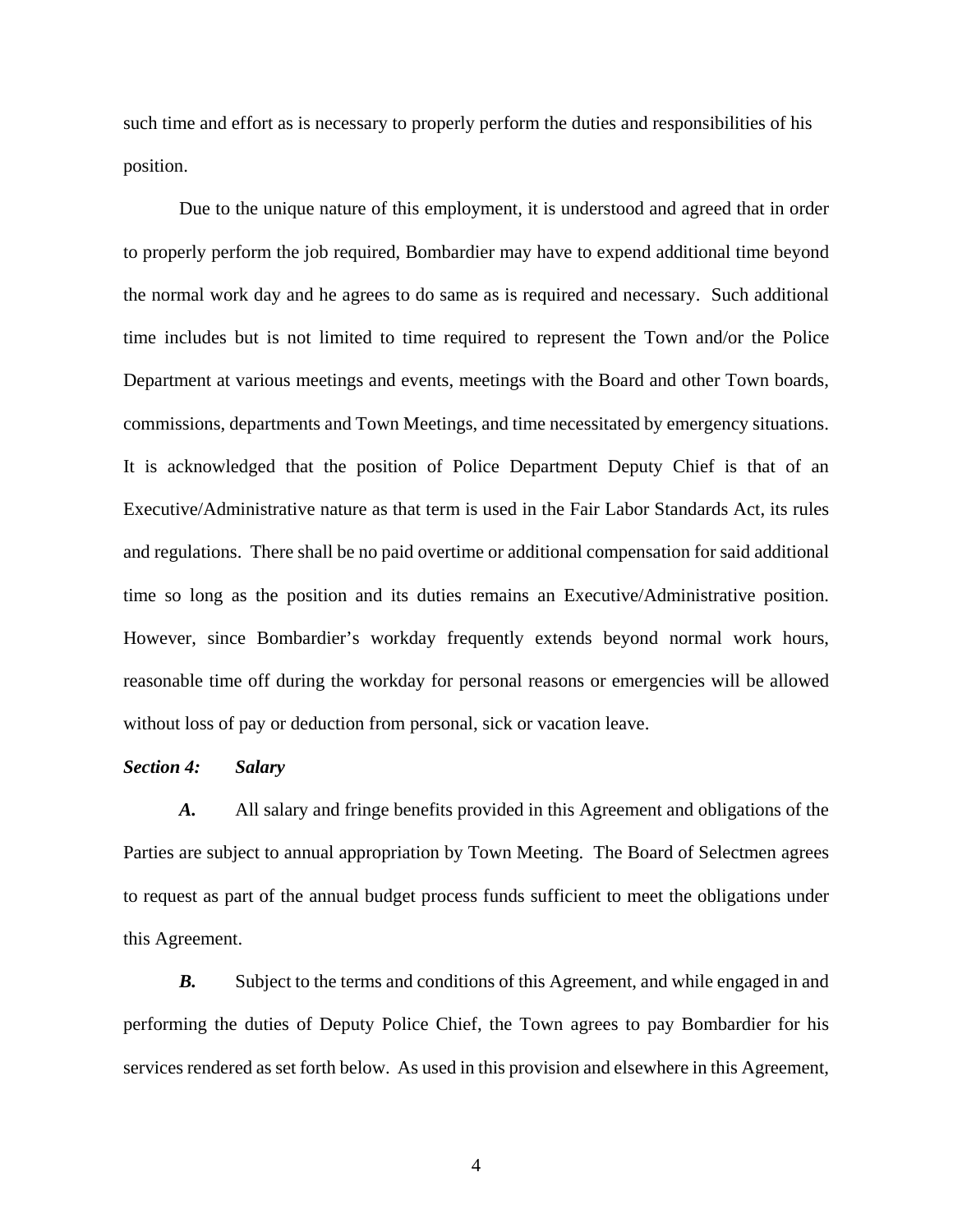the annual term for purposes of compensation and other benefit eligibility shall be July 1 through June 30, of each year that this Agreement is in effect.

- 1. Effective September 17, 2019 Bombardier's shall be compensated based upon an annual salary of One Hundred Thirty Two Thousand Six Hundred Dollars (\$132,600.00). Where the date of appointment is September 17, 2019, actual compensation for that portion of Fiscal Year 2020 worked by Bombardier as Deputy Chief shall be One Hundred Four Thousand Two Hundred Fifty Eight Dollars and Sixty Six Cents (\$104,258.66).
- 2. Effective July 1, 2020, Bombardier shall be paid a total annual salary of One Hundred Thirty Five Thousand Two Hundred Fifty Two Dollars(\$135,252.00), subject to funding by Town Meeting, and payable in equal installments consistent with the normal payroll practices applicable to all employees of the Town. Said compensation shall be all-inclusive, and there shall be no additional payment for education, holiday or the performance of other related duties.
- 3. Effective July 1, 2021, Bombardier shall be paid a total annual salary of One Hundred Thirty Seven Thousand Nine Hundred Fifty Seven Dollars (\$137,957.00), subject to funding by Town Meeting, and payable in equal installments consistent with the normal payroll practices applicable to all employees of the Town. Said compensation shall be all-inclusive, and there shall be no additional payment for education, holiday or the performance of other related duties.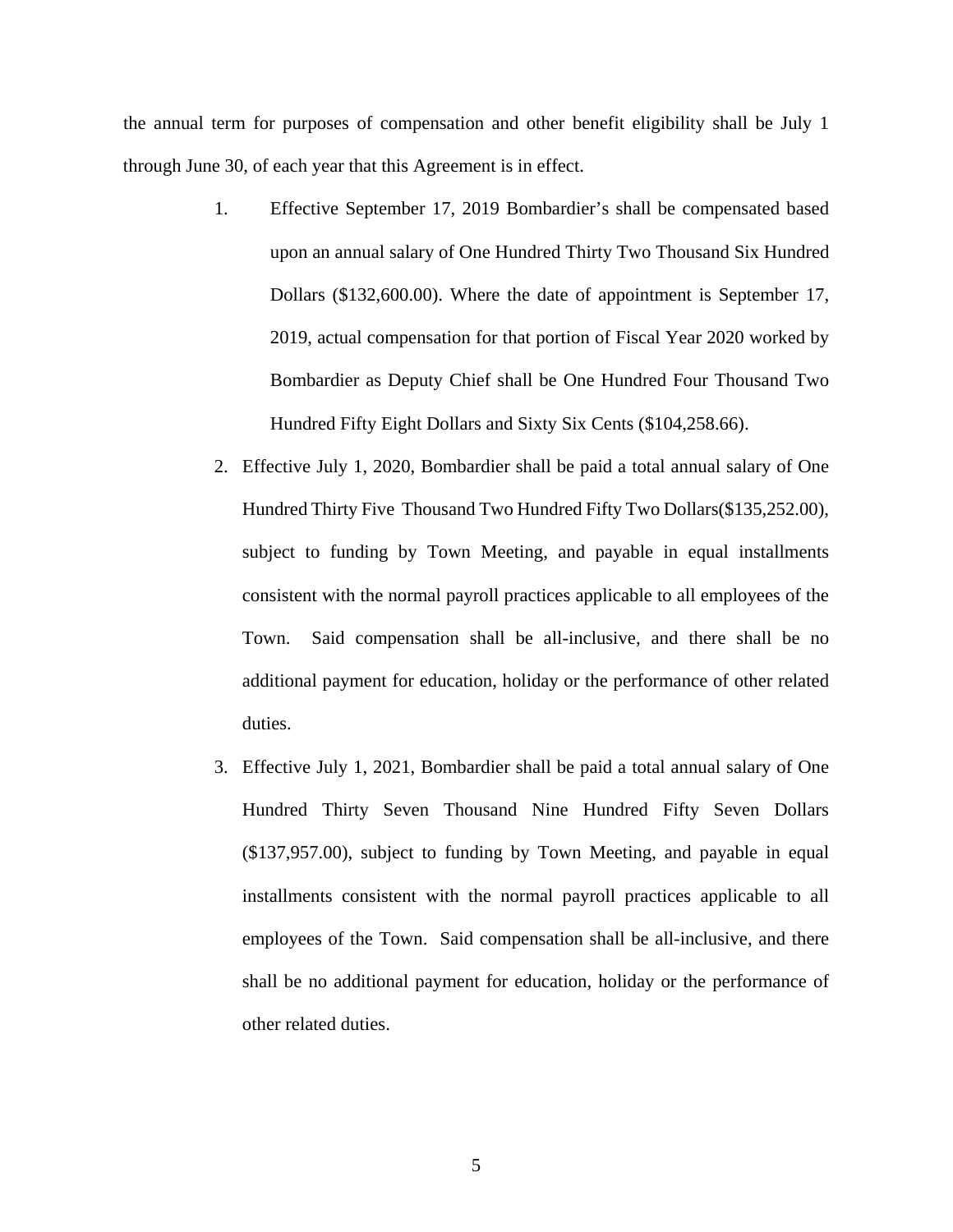*C.* Bombardier recognizes and agrees that he will not be entitled to any salary increases or changes in benefits otherwise accorded to other Town employees, unless the Town specifically agrees to same by a written amendment to this Agreement. To that end, the terms of this Agreement shall supersede and prevail over any terms and conditions of any By-Law of the Town or votes of Town Meeting, except where otherwise specifically provided herein.

## *Section 5: Benefits*

## *A. Health, Dental, Life Insurance and Indemnification.*

- *1.* Bombardier shall be eligible for participation under such health insurance plans provided to employees of the Town of Whitman to the same extent as any other employee of the Town.
- *2.* Bombardier shall be eligible for participation in such dental insurance plans provided to employees of the Town of Whitman to the same extent as any other employee of the Town.
- *3.* Bombardier shall be eligible for participation in such life insurance plans provided to employees of the Town of Whitman to the same extent as any other employee of the Town.
- *4.* The Town reserves the right to change group health, dental and/or life insurance benefits, including provider, plan design and/or premium contribution rates during the term of this Agreement. Bombardier agrees to accept any such changes which are made by the Town.

## *B. Deferred Compensation Plans*

Bombardier shall be eligible for participation in such deferred compensation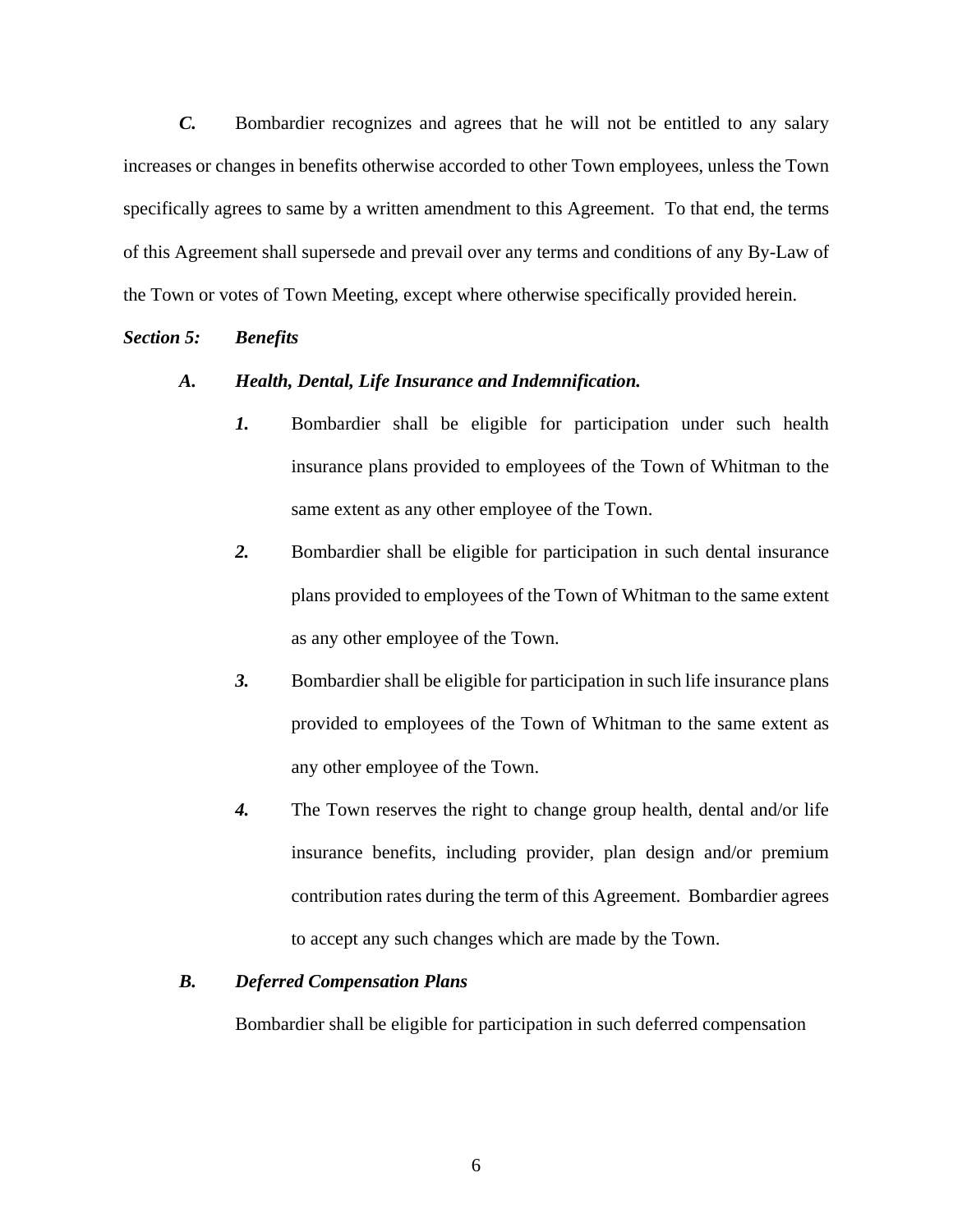plans provided to employees of the Town of Whitman to the same extent as any other employee of the Town.

# *C. Vacation Time*

- 1. Effective September 17, 2019, the commencement of his appointment as Deputy Chief, Bombardier will retain twenty seven (27) unused vacation days accrued by him in his capacity as a police officer for the Town for use during Fiscal Year 2020.
- 2. Effective July 1, 2020 and each July 1 thereafter during the term of his Agreement, Bombardier shall be granted an annual allotment of thirtyfive (35) vacation days.
- 3. Bombardier agrees that his annual allotment of vacation time must be used within the Fiscal Year granted, except to the extent that carry over is permitted pursuant to subsection 4, below.
- 4. Bombardier may elect to carry over up to nine (9) days of his annual vacation allotment into the following fiscal year (hereinafter the "carry over year"); provided that such carry over days must be used within the carry over year. Failure to use the carry over days within the carry over year shall result in forfeiture of such days with no cash redemption value of any kind. In order to elect to carryover such unused vacation days under this subsection 4, Bombardier must provide the Board of Selectmen with written notice by June  $1<sup>st</sup>$  of each year.

## **D.** *Personal Days*

` In each year of this Agreement, Bombardier shall be provided with four (4)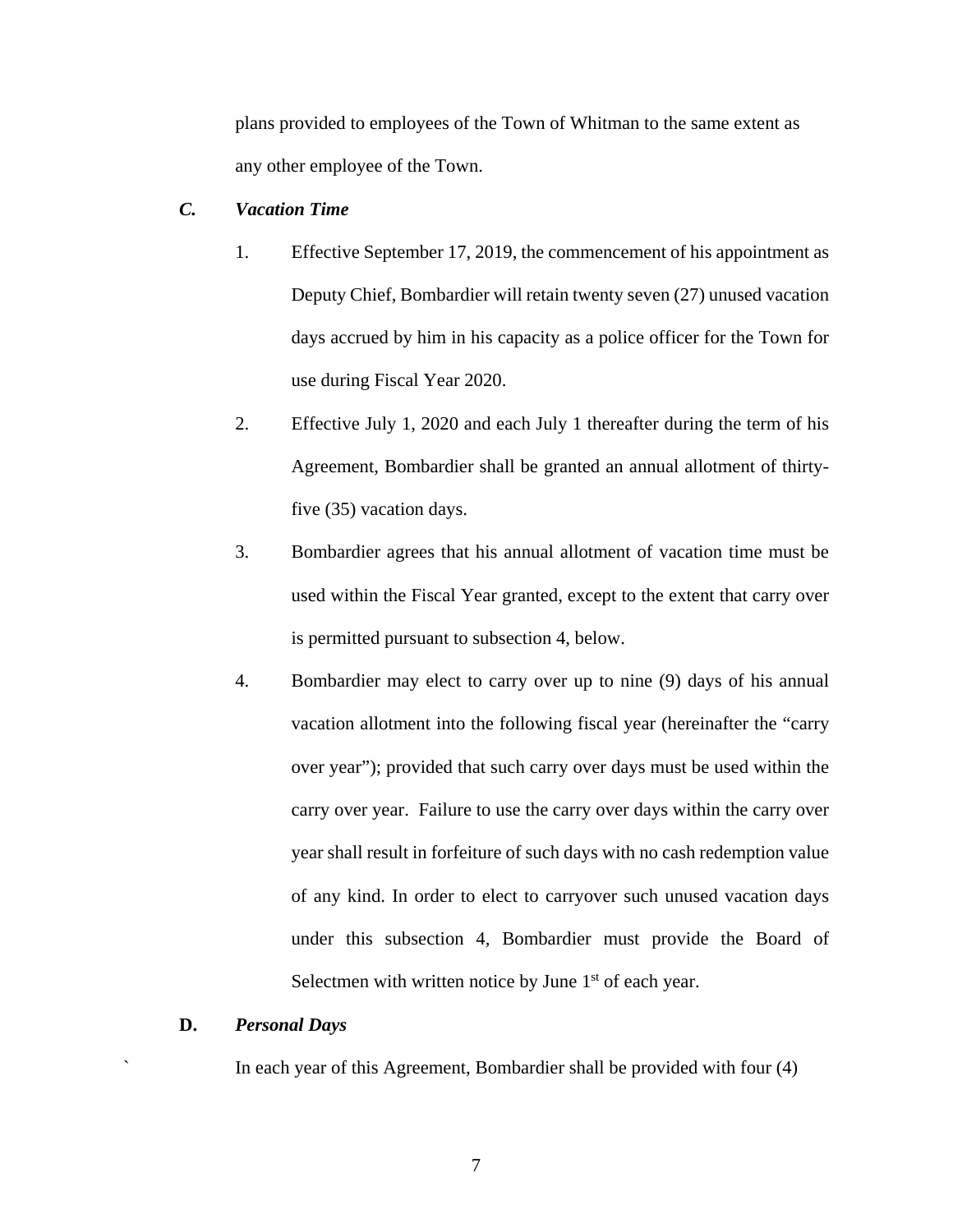paid personal days. Unused personal days may not accrue or be carried forward from fiscal year to fiscal year and shall have no cash value on termination of employment.

# *E. Death during term of Agreement*

In the event Bombardier should die during the term of this Agreement, his employment and this Agreement shall immediately terminate and the Town shall pay to Bombardier's estate all compensation which would otherwise be payable to Bombardier up to the date of Bombardier's death, including but not limited to unused vacation any other payments due pursuant to this Agreement.

# *F. Sick Leave*

- 1. Effective September 17, 2019, the commencement of his appointment as Deputy Chief, Bombardier will retain the fifteen (15) sick days granted to him on July 1, 2019 for use during the Fiscal Year. Commencing July 1, 2020, Bombardier shall be credited with fifteen (15) sick days on July  $1<sup>st</sup>$  of each year of this Agreement.
- 2. Bombardier may accumulate all unused sick leave without limitation, however, there shall be no buy back of accrued sick time under any circumstances, be it contract termination, resignation or death.
- 3. After an absence of four (4) consecutive work days, the Board of Selectmen may request a doctor's certificate from Bombardier in explanation and justification thereof.

## *G. Bereavement Leave*

*1.* Bombardier shall be provided with five (5) days leave without loss of pay in the event of a death in his immediate family, which is defined as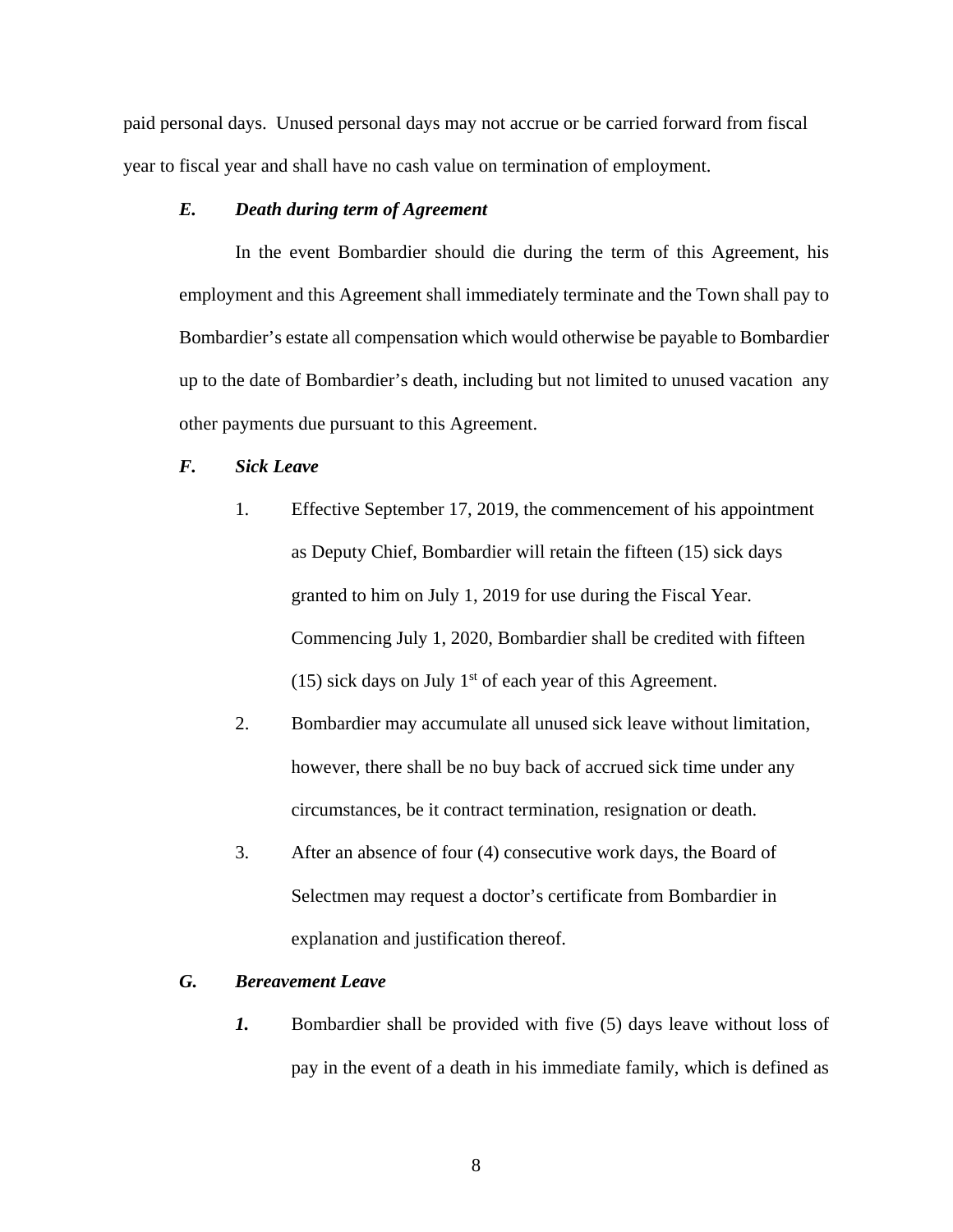his spouse, child, parent, parent-in-law, grandparent, sibling, sibling-inlaw, aunt, uncle, niece, nephew and/or any other relative permanently residing in his household, provided he attends the funeral or participates to a substantial degree in the funeral arrangements.

*2.* Additional bereavement leave may, when necessary, be granted by the Board of Selectmen.

## *H. Automobile Privileges*

 Bombardier shall be assigned a Department issued vehicle suitable for use in winter weather conditions. The Town shall pay for all operating and maintenance expenses and insurance. The vehicle may be used for professional growth and development, and de minimus personal use as Bombardier may be required to respond to emergencies outside normal business hours.

#### *I. Professional Development*

The Town recognizes its obligation to Bombardier for professional development, and agrees that Bombardier shall be given adequate opportunities to develop his skills and abilities as a Police service and public safety administrator; accordingly Bombardier will be allowed to attend annual inservice training, including but not limited to Police Chiefs' of Massachusetts, New England Association of Police Chiefs and the International Association of Chiefs of Police, and FBI National Academy conferences each year, without loss of vacation or other leave, and will be reimbursed by the Town for reasonable expenses while attending or traveling to the aforementioned programs as provided for in the Town's Personnel Policies and Procedures. The Town also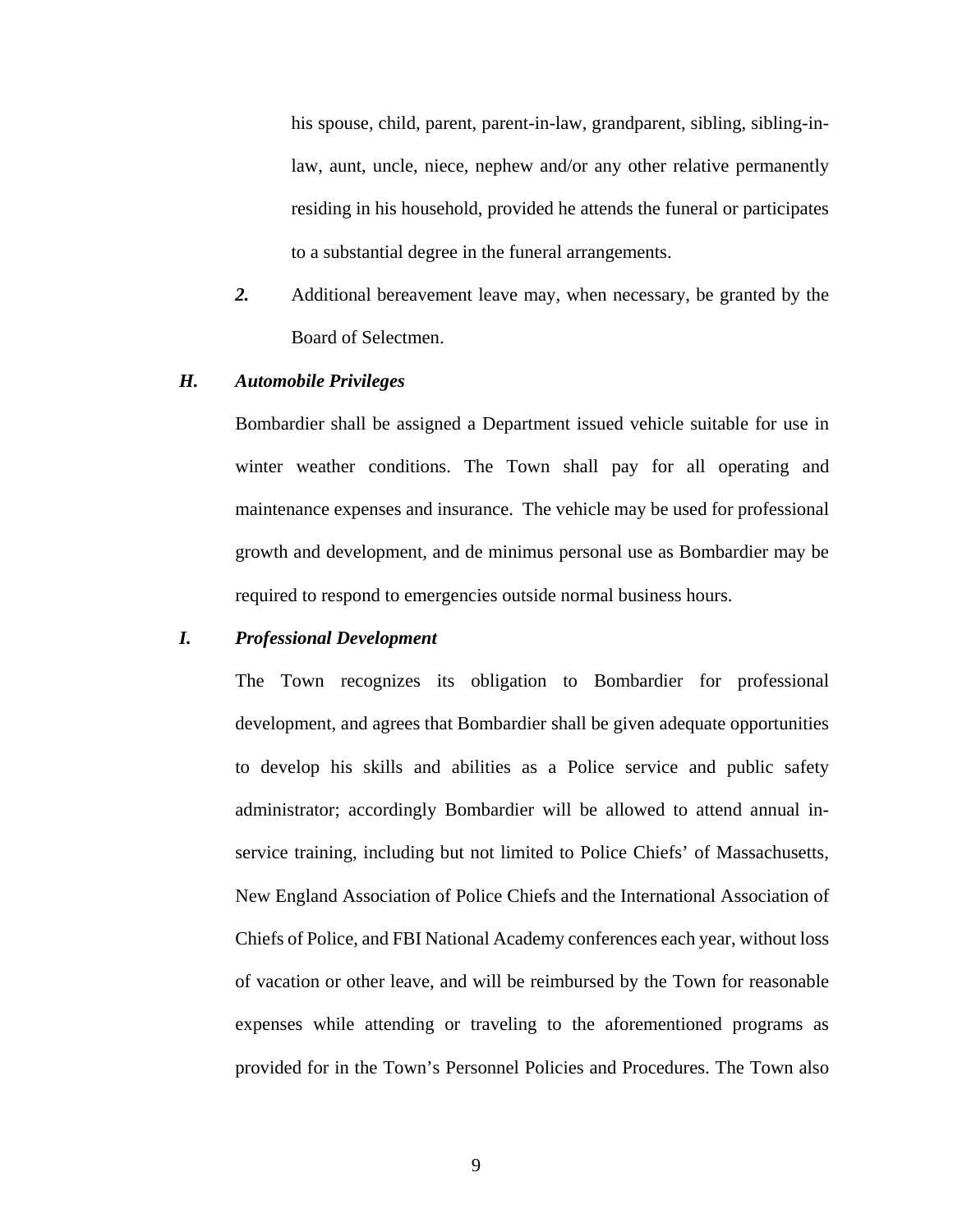agrees to budget and pay for reasonable tuition, travel and subsistence expenses of Bombardier's attendance for short courses, institutes and seminars necessary for his professional development that are pre-approved by the Board of Selectmen. Costs for professional memberships, conferences, meetings and training shall not exceed \$5,000 per fiscal year.

## *J. Other Activities*

Bombardier may accept speaking, writing, lecturing, consulting or other engagements of a professional nature, accepting compensation as he sees fit, as well as attend professional meetings, provided they do not derogate from his duties as Deputy Police Chief for the Town of Whitman and are not contrary to the best interests of the Town of Whitman. Participation as a student in continuing education/professional development shall not be considered an activity subject to this Paragraph. Bombardier may also accept private detail work outside of the Town of Whitman and outside his normal work schedule, provided they do not derogate from his duties as Deputy Police Chief for the Town of Whitman and are not contrary to the best interests of the Town of Whitman. Bombardier will provide advance notice to the Chief and Chair of the Board of Selectmen of all such activities under this Paragraph.

#### *K. Uniform Allowance*

Bombardier shall be allowed an annual allowance in the amount of \$1,500.00 for the replacement, maintenance and cleaning of uniforms.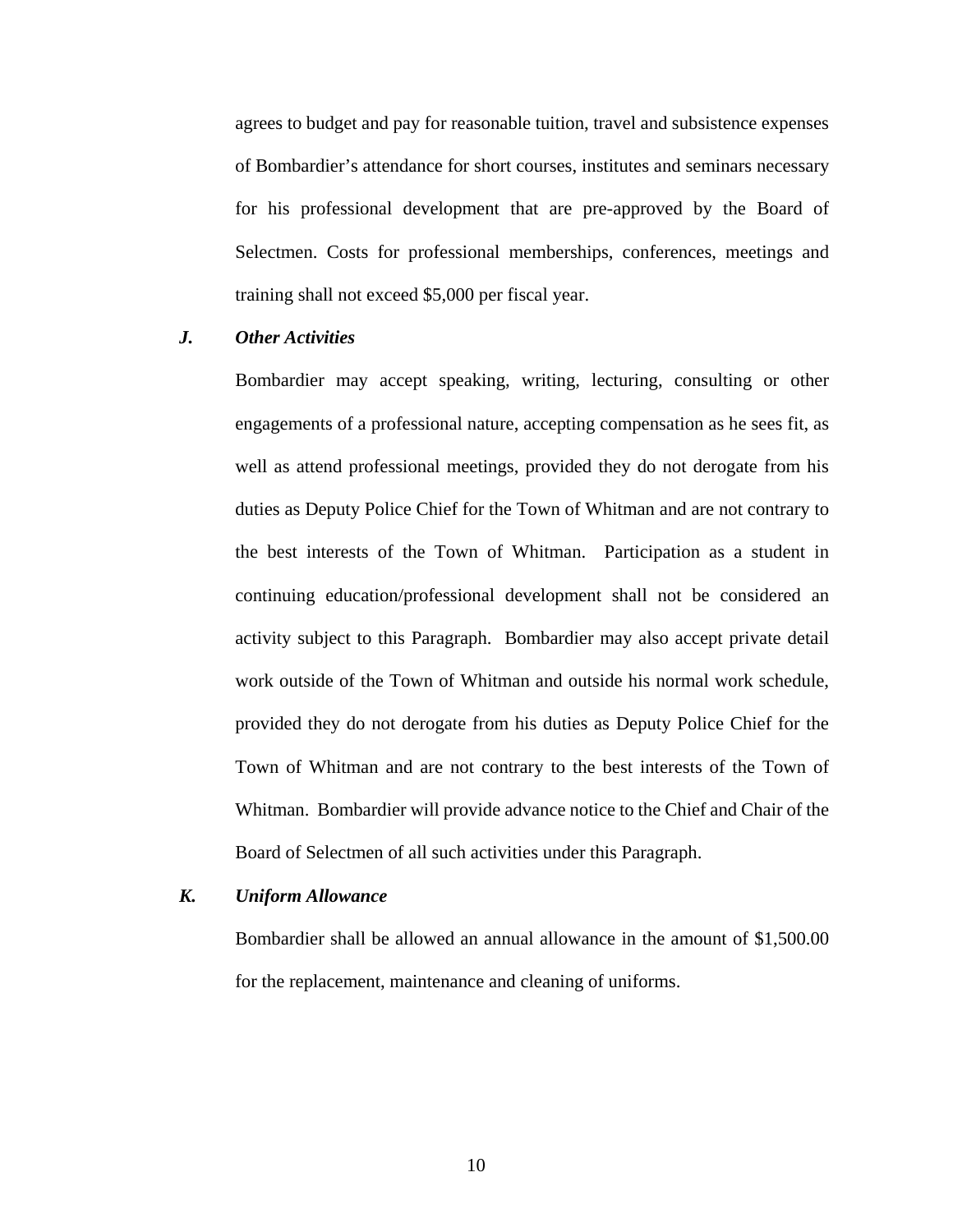# *L. Physical Fitness Allowance*

Recognizing the importance of physical fitness for members of the Police Department, Bombardier shall be eligible for an annual provision of up to Five Hundred Dollars (\$500.00) for reimbursement of the cost of health club membership dues, upon submission to the Town Administrator of proof of membership and proof of attendance, in a form acceptable to the Board of Selectmen.

#### *Section 6: Performance Evaluation*

Not later than January  $30<sup>th</sup>$  of each fiscal year, the Board, the Police Chief and Bombardier shall meet to discuss and arrive at mutually agreeable goals and objectives for the Deputy Police Chief's job performance for the subsequent Fiscal Year. The Board, the Police Chief and Bombardier shall meet no later than June 1 of each year to review Bombardier's performance as it relates to his general job duties and responsibilities and the goals and objectives established for the past year. Nothing contained herein shall be construed to limit the Board from otherwise evaluating and reviewing Bombardier's performance.

## *Section 7: Discipline, Suspension, Termination and Resignation*

## *A. Discipline, Suspension and Termination*

*1***.** The Board may discipline, suspend, and/or terminate Bombardier at any time during the term of this Agreement for just cause pursuant to the provisions and procedures set forth in M.G.L. c. 31.

 *2.* Nothing contained herein shall prevent the Board, at a regular meeting and upon a majority vote of the members present, from placing Bombardier on administrative leave with full benefits and pay and without prejudice.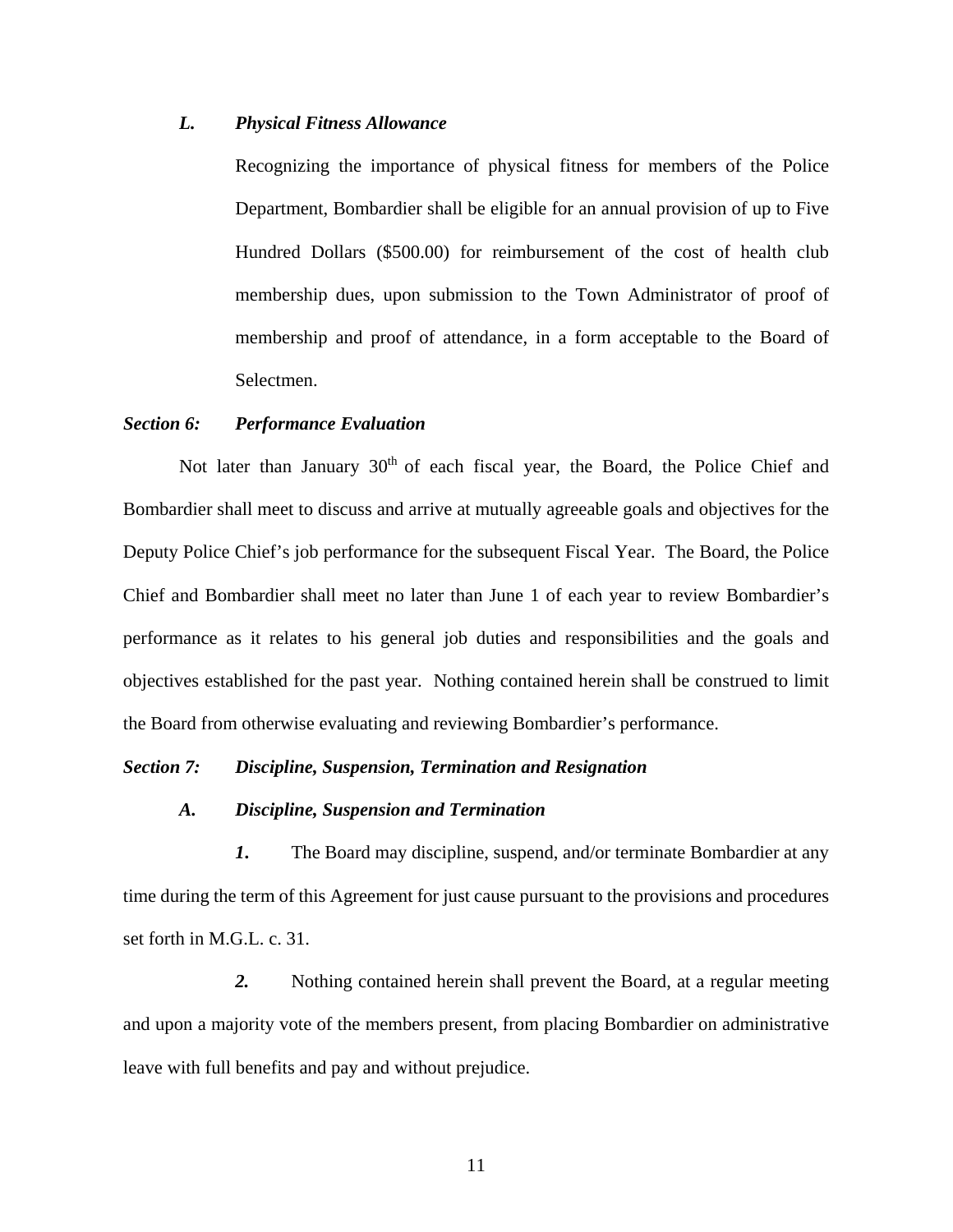*3.* In the event that the Board terminates Bombardier for just cause at any time during the term of this Agreement, Bombardier shall receive all salary and vacation days owed to him as of the effective date of his termination.

#### *B. Resignation or Retirement*

 Bombardier may resign or retire from his position as Deputy Police Chief under this Agreement by giving the Board written notice sixty (60) days prior to the effective date of said resignation or retirement. Bombardier shall not be permitted to utilize accrued vacation time during this notice period, unless he requests to do so and specific permission is granted by the Board. Bombardier shall be entitled to receive payment for his unused vacation time as of the effective date of his resignation or retirement.

 The Town agrees to continue to defend, save harmless and indemnify the Deputy Chief against any complaint, claim, demand, suit or judgment, whether groundless or otherwise, arising out of any alleged act or omission occurring in the performance of the Deputy Chief's duties as Deputy Chief of Police for the Town.

In the event that following his resignation, retirement, or involuntary separation from employment, Deputy Chief Bombardier is needed to support litigation, collective bargaining or other matters in which the Town requests his presence, Bombardier shall be compensated at a daily rate equal to one day's pay at his salary upon separation, as follows: Deputy Chief Bombardier shall be compensated for a half day's pay when required to be present for three (3) or less hours, and at a full day's pay for any interval greater than three hours, despite actual time spent providing testimony or support in general. In the event that Deputy Chief Bombardier must travel from outside of the Commonwealth to be present for such events, the Town will reimburse Bombardier for reasonable travel and lodging expenses.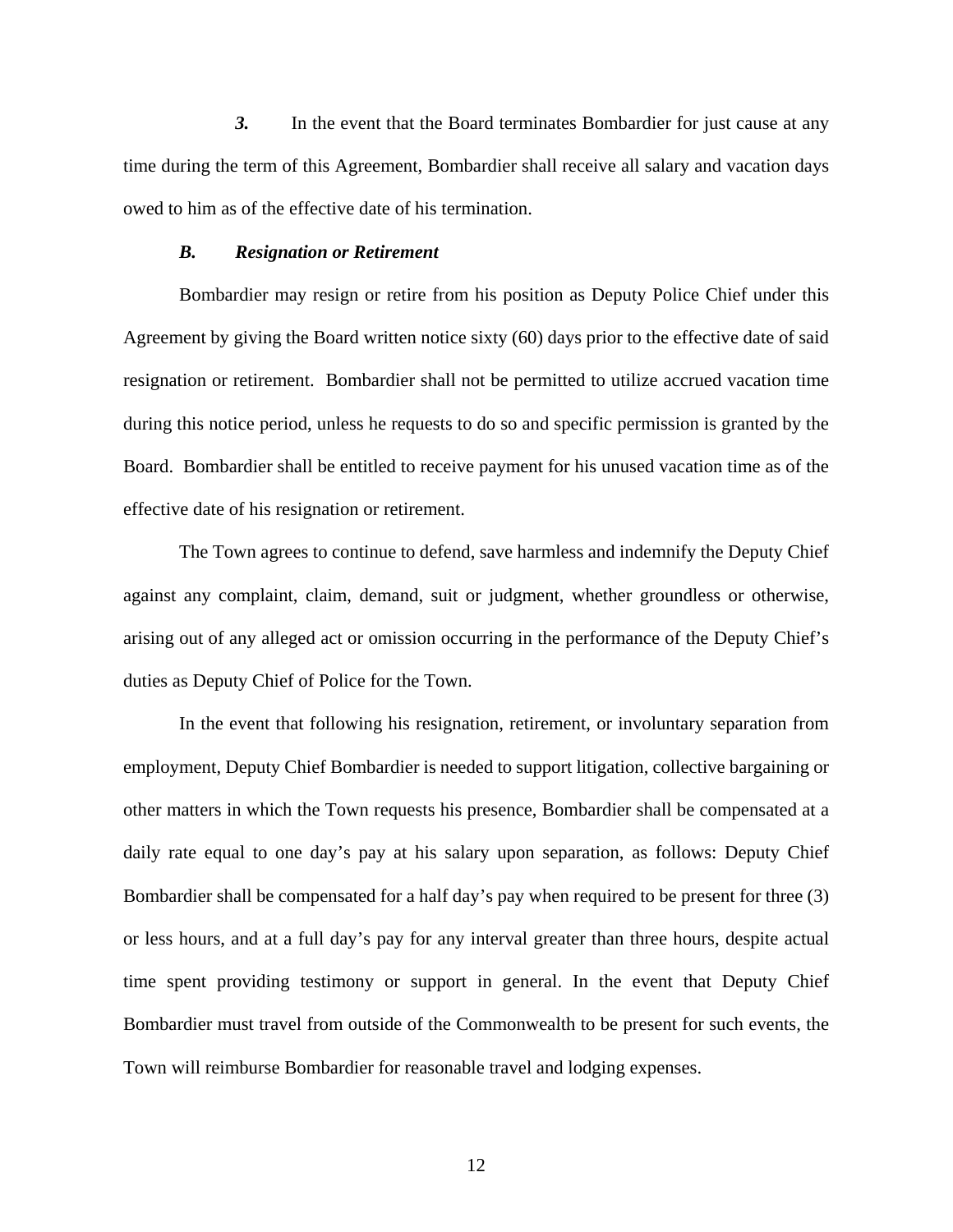#### *Section 10: Other Terms and Conditions of Employment*

 The Board, after notice and discussion with Bombardier shall fix any such other terms and conditions of employment as it may determine from time to time that are reasonably related to Bombardier's performance, duties and responsibilities, provided such terms and conditions are not inconsistent with or in conflict with the provisions of this Agreement. Bombardier agrees to perform such duties in a timely and efficient manner consistent with applicable professional standards.

#### *Section 11: Notices*

 Notices pursuant to this Agreement shall be given by deposit in the custody of the United States Postal Service, postage prepaid, addressed as follows:

| Employer: | <b>Board of Selectmen</b>    |  |
|-----------|------------------------------|--|
|           | Town Hall                    |  |
|           | 54 South Avenue              |  |
|           | P.O. Box 426                 |  |
|           | Whitman, Massachusetts 02382 |  |
| Employee: | Joseph E. Bombardier         |  |
|           | 38 Bell Drive                |  |
|           | Whitman, Ma. 02382           |  |

 Alternatively, notices required pursuant to this Agreement may be served in the same manner as is applicable to civil judicial practice. Notice shall be deemed given as of the date of personal service or left at Bombardier's last and usual place of abode or as of the date of deposit of such written notice in the course of transmission in the United States Postal Service. Any Party changing the address for that Party shall give prompt written notice to the other of the new address. All addresses must contain a street address.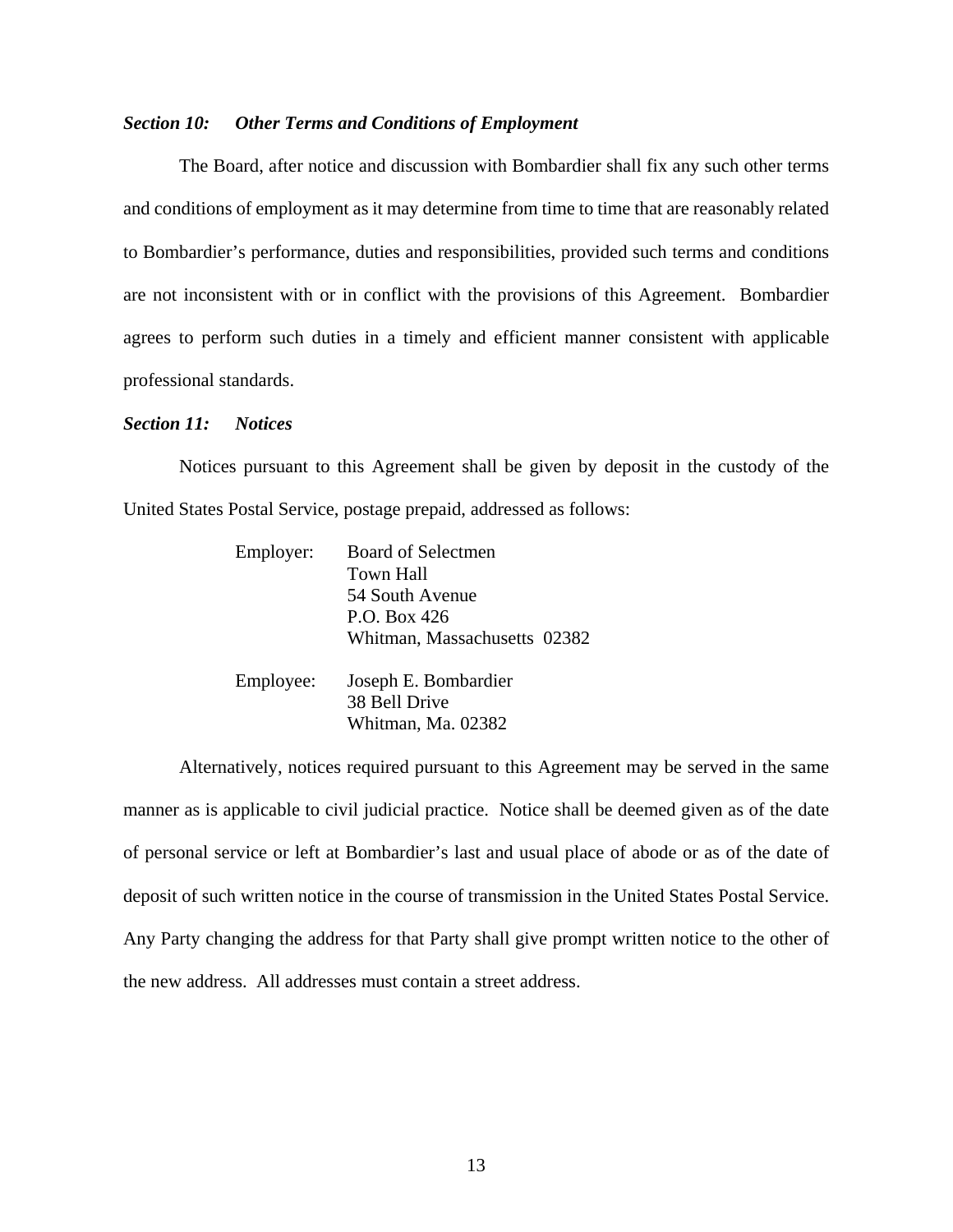# *Section 12: General Provisions*

*A.* The text herein shall constitute the entire agreement between the Parties except to the extent that other documents are referred to herein which documents shall be deemed to be incorporated by reference herein.

*B.* This Agreement shall be binding upon and inure to the benefit of Bombardier's heirs at law and executors.

*C.* If any provision, or any portion thereof, contained in this Agreement is held unconstitutional, invalid or unenforceable, the remainder of this Agreement, or portion thereof, shall be deemed severable, shall not be affected and shall remain in full force and effect.

*D.* The failure of a Party to insist on strict compliance with a term or provision of this Agreement shall not constitute a waiver of that or any term or provision of this Agreement.

*E.* All benefits and obligations, except as otherwise specifically provided herein, shall be conditional upon Bombardier being employed as and performing the services required of the Deputy Chief of Police of the Town of Whitman.

*F.* It is agreed and understood between the Parties that this contract is deemed to be effective as of the date of execution, and all benefits hereunder are subject to the performance of the parties hereunder in accordance with the terms and conditions of this Agreement.

**IN WITNESS WHEREOF,** the Town of Whitman, Massachusetts has caused this Agreement to be signed and executed on its behalf by its Board of Selectmen and duly attested to by its Town Clerk and the Employee has signed and executed this Agreement, both in duplicate, on the day and year first above written.